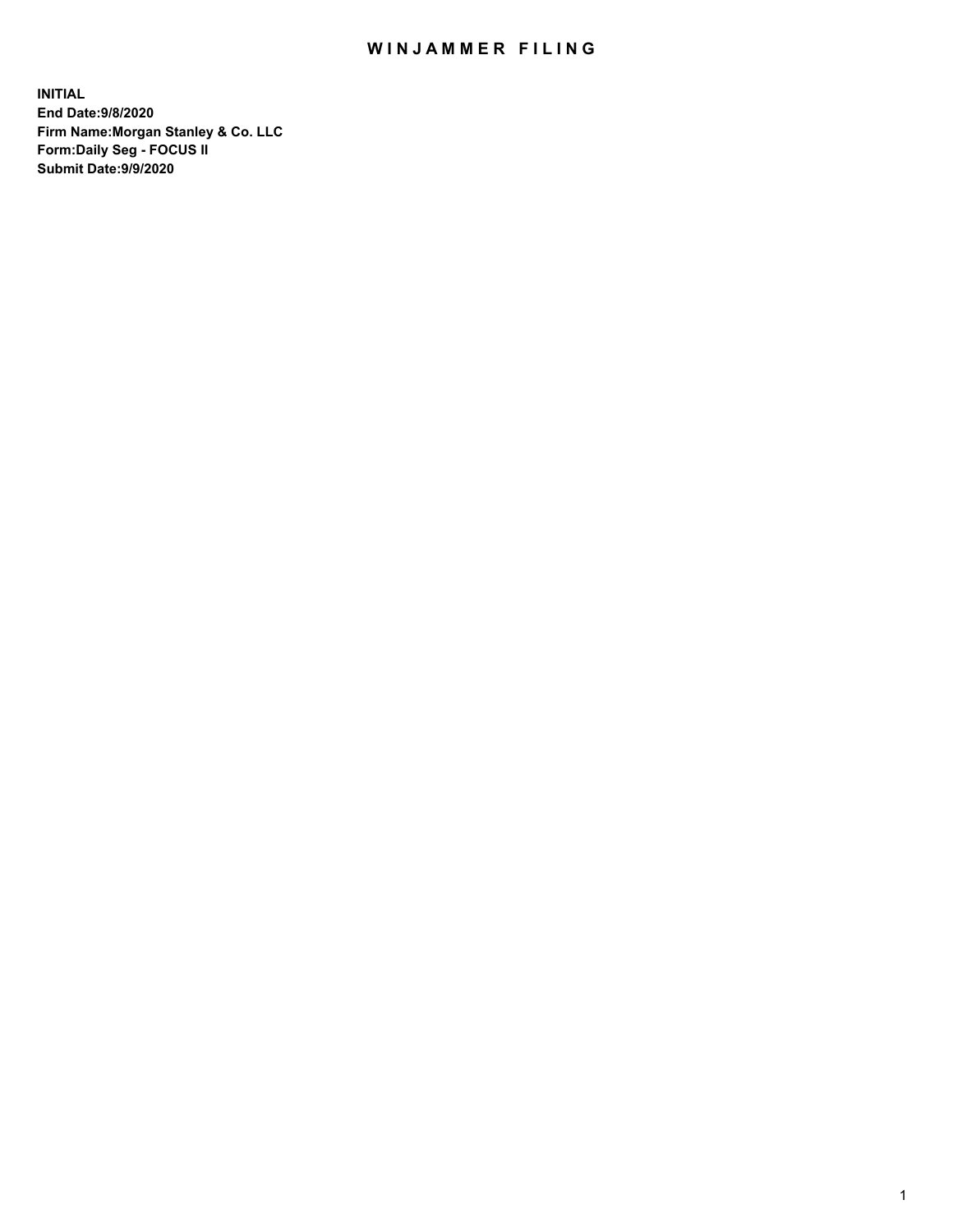**INITIAL End Date:9/8/2020 Firm Name:Morgan Stanley & Co. LLC Form:Daily Seg - FOCUS II Submit Date:9/9/2020 Daily Segregation - Cover Page**

| Name of Company                                                                                                                                                                                                                                                                                                                | Morgan Stanley & Co. LLC                                    |
|--------------------------------------------------------------------------------------------------------------------------------------------------------------------------------------------------------------------------------------------------------------------------------------------------------------------------------|-------------------------------------------------------------|
| <b>Contact Name</b>                                                                                                                                                                                                                                                                                                            | <b>Ikram Shah</b>                                           |
| <b>Contact Phone Number</b>                                                                                                                                                                                                                                                                                                    | 212-276-0963                                                |
| <b>Contact Email Address</b>                                                                                                                                                                                                                                                                                                   | Ikram.shah@morganstanley.com                                |
| FCM's Customer Segregated Funds Residual Interest Target (choose one):<br>a. Minimum dollar amount: ; or<br>b. Minimum percentage of customer segregated funds required:% ; or<br>c. Dollar amount range between: and; or<br>d. Percentage range of customer segregated funds required between:% and%.                         | 235,000,000<br><u>0</u><br>0 Q<br>0 <sub>0</sub>            |
| FCM's Customer Secured Amount Funds Residual Interest Target (choose one):<br>a. Minimum dollar amount: : or<br>b. Minimum percentage of customer secured funds required:%; or<br>c. Dollar amount range between: and; or<br>d. Percentage range of customer secured funds required between:% and%.                            | 140,000,000<br><u>0</u><br>0 <sub>0</sub><br>0 <sub>0</sub> |
| FCM's Cleared Swaps Customer Collateral Residual Interest Target (choose one):<br>a. Minimum dollar amount: ; or<br>b. Minimum percentage of cleared swaps customer collateral required:% ; or<br>c. Dollar amount range between: and; or<br>d. Percentage range of cleared swaps customer collateral required between:% and%. | 92,000,000<br><u>0</u><br>0 Q<br>0 <sub>0</sub>             |

Attach supporting documents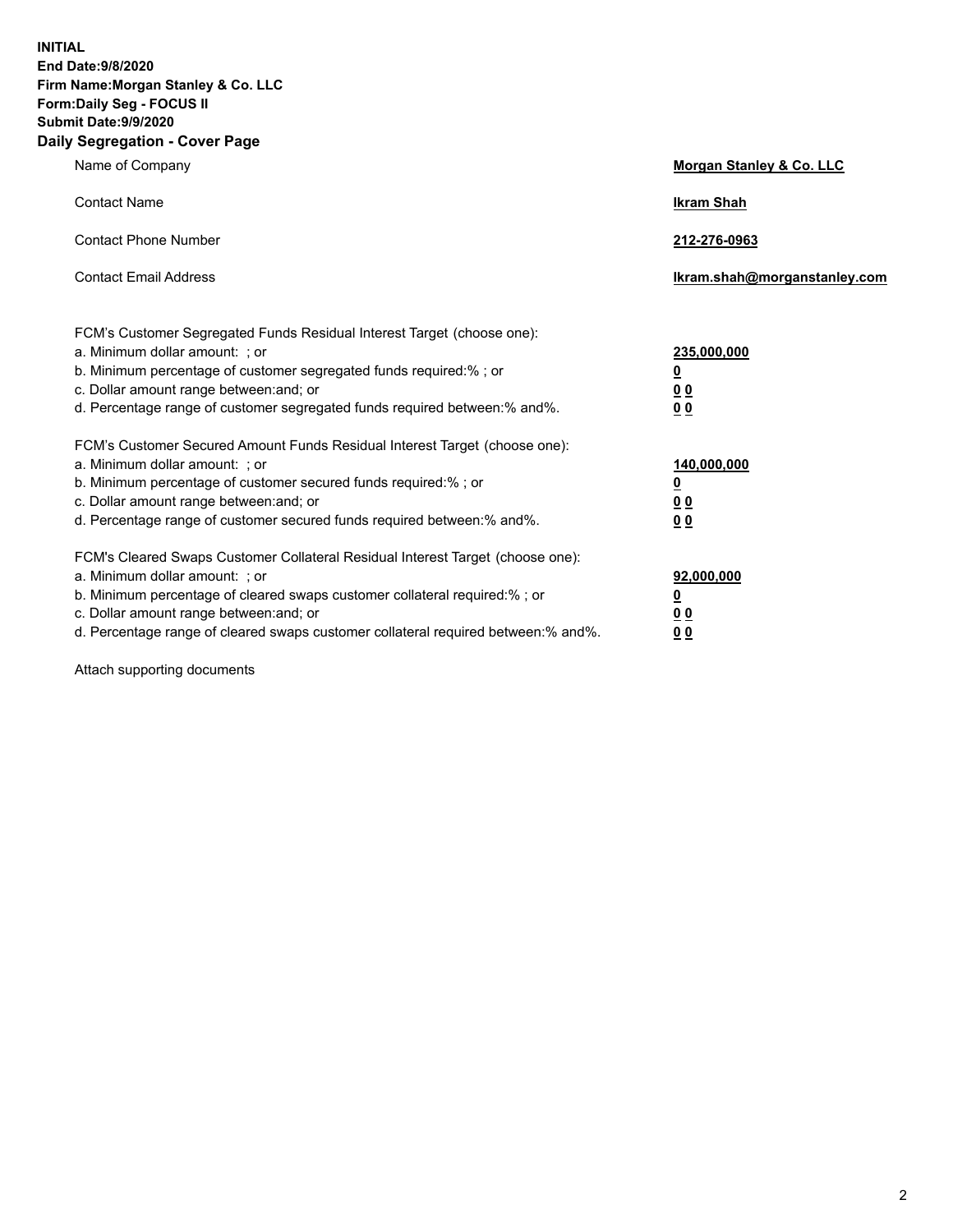|          | <b>INITIAL</b><br>End Date: 9/8/2020<br>Firm Name: Morgan Stanley & Co. LLC<br>Form: Daily Seg - FOCUS II<br><b>Submit Date: 9/9/2020</b><br><b>Daily Segregation - Secured Amounts</b>                                 |                                                                  |
|----------|-------------------------------------------------------------------------------------------------------------------------------------------------------------------------------------------------------------------------|------------------------------------------------------------------|
|          | Foreign Futures and Foreign Options Secured Amounts<br>Amount required to be set aside pursuant to law, rule or regulation of a foreign<br>government or a rule of a self-regulatory organization authorized thereunder | $0$ [7305]                                                       |
| 1.       | Net ledger balance - Foreign Futures and Foreign Option Trading - All Customers<br>A. Cash                                                                                                                              | 4,078,757,450 [7315]                                             |
|          | B. Securities (at market)                                                                                                                                                                                               | 2,844,193,007 [7317]                                             |
| 2.<br>3. | Net unrealized profit (loss) in open futures contracts traded on a foreign board of trade<br>Exchange traded options                                                                                                    | 481,296,658 [7325]                                               |
|          | a. Market value of open option contracts purchased on a foreign board of trade                                                                                                                                          | 11,672,455 [7335]                                                |
|          | b. Market value of open contracts granted (sold) on a foreign board of trade<br>Net equity (deficit) (add lines 1. 2. and 3.)                                                                                           | -20,118,513 [7337]                                               |
| 4.<br>5. | Account liquidating to a deficit and account with a debit balances - gross amount                                                                                                                                       | 7,395,801,057 [7345]<br>140,717,278 [7351]                       |
|          | Less: amount offset by customer owned securities                                                                                                                                                                        | -139,709,935 [7352] 1,007,343<br>[7354]                          |
| 6.       | Amount required to be set aside as the secured amount - Net Liquidating Equity<br>Method (add lines 4 and 5)                                                                                                            | 7,396,808,400 [7355]                                             |
| 7.       | Greater of amount required to be set aside pursuant to foreign jurisdiction (above) or line<br>6.                                                                                                                       | 7,396,808,400 [7360]                                             |
|          | FUNDS DEPOSITED IN SEPARATE REGULATION 30.7 ACCOUNTS                                                                                                                                                                    |                                                                  |
| 1.       | Cash in banks                                                                                                                                                                                                           |                                                                  |
|          | A. Banks located in the United States<br>B. Other banks qualified under Regulation 30.7                                                                                                                                 | 457,598,430 [7500]<br>679,509,535 [7520] 1,137,107,965<br>[7530] |
| 2.       | <b>Securities</b>                                                                                                                                                                                                       |                                                                  |
|          | A. In safekeeping with banks located in the United States                                                                                                                                                               | 442,246,233 [7540]                                               |
| 3.       | B. In safekeeping with other banks qualified under Regulation 30.7<br>Equities with registered futures commission merchants                                                                                             | 0 [7560] 442,246,233 [7570]                                      |
|          | A. Cash                                                                                                                                                                                                                 | 25,895,674 [7580]                                                |
|          | <b>B.</b> Securities                                                                                                                                                                                                    | $0$ [7590]                                                       |
|          | C. Unrealized gain (loss) on open futures contracts                                                                                                                                                                     | 1,173,278 [7600]                                                 |
|          | D. Value of long option contracts                                                                                                                                                                                       | $0$ [7610]                                                       |
|          | E. Value of short option contracts                                                                                                                                                                                      | 0 [7615] 27,068,952 [7620]                                       |
| 4.       | Amounts held by clearing organizations of foreign boards of trade                                                                                                                                                       |                                                                  |
|          | A. Cash                                                                                                                                                                                                                 | $0$ [7640]                                                       |
|          | <b>B.</b> Securities                                                                                                                                                                                                    | $0$ [7650]                                                       |
|          | C. Amount due to (from) clearing organization - daily variation                                                                                                                                                         | $0$ [7660]                                                       |
|          | D. Value of long option contracts                                                                                                                                                                                       | $0$ [7670]                                                       |
| 5.       | E. Value of short option contracts<br>Amounts held by members of foreign boards of trade                                                                                                                                | 0 [7675] 0 [7680]                                                |
|          | A. Cash                                                                                                                                                                                                                 |                                                                  |
|          | <b>B.</b> Securities                                                                                                                                                                                                    | 3,136,455,165 [7700]<br>2,401,946,773 [7710]                     |
|          | C. Unrealized gain (loss) on open futures contracts                                                                                                                                                                     | 480,123,380 [7720]                                               |
|          | D. Value of long option contracts                                                                                                                                                                                       | 11,672,455 [7730]                                                |
|          | E. Value of short option contracts                                                                                                                                                                                      | -20,118,513 [7735] 6,010,079,260                                 |
|          |                                                                                                                                                                                                                         | [7740]                                                           |
| 6.       | Amounts with other depositories designated by a foreign board of trade                                                                                                                                                  | $0$ [7760]                                                       |
| 7.       | Segregated funds on hand                                                                                                                                                                                                | $0$ [7765]                                                       |
| 8.       | Total funds in separate section 30.7 accounts                                                                                                                                                                           | 7,616,502,410 [7770]                                             |
| 9.       | Excess (deficiency) Set Aside for Secured Amount (subtract line 7 Secured Statement<br>Page 1 from Line 8)                                                                                                              | 219,694,010 [7380]                                               |
| 10.      | Management Target Amount for Excess funds in separate section 30.7 accounts                                                                                                                                             | 140,000,000 [7780]                                               |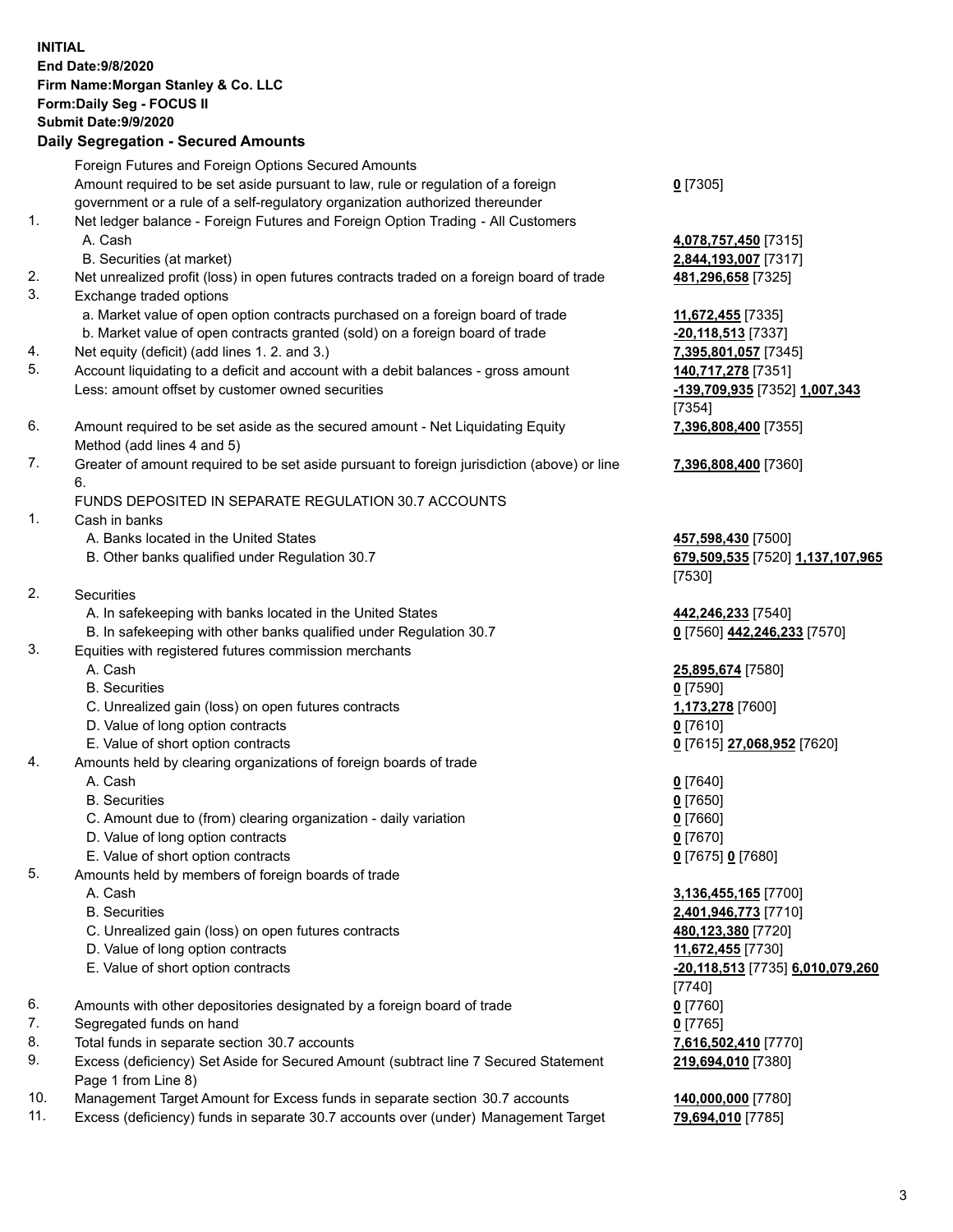| <b>INITIAL</b> | End Date: 9/8/2020<br>Firm Name: Morgan Stanley & Co. LLC<br>Form: Daily Seg - FOCUS II<br><b>Submit Date: 9/9/2020</b><br>Daily Segregation - Segregation Statement |                               |
|----------------|----------------------------------------------------------------------------------------------------------------------------------------------------------------------|-------------------------------|
|                | SEGREGATION REQUIREMENTS(Section 4d(2) of the CEAct)                                                                                                                 |                               |
| 1.             | Net ledger balance                                                                                                                                                   |                               |
|                | A. Cash                                                                                                                                                              | 14,754,886,225 [7010]         |
| 2.             | B. Securities (at market)<br>Net unrealized profit (loss) in open futures contracts traded on a contract market                                                      | 9,110,545,215 [7020]          |
| 3.             | Exchange traded options                                                                                                                                              | 1,577,954,750 [7030]          |
|                | A. Add market value of open option contracts purchased on a contract market                                                                                          | 531,440,574 [7032]            |
|                | B. Deduct market value of open option contracts granted (sold) on a contract market                                                                                  | 442,926,963 [7033]            |
| 4.             | Net equity (deficit) (add lines 1, 2 and 3)                                                                                                                          | 25,531,899,801 [7040]         |
| 5.             | Accounts liquidating to a deficit and accounts with                                                                                                                  |                               |
|                | debit balances - gross amount                                                                                                                                        | 683,785,760 [7045]            |
|                | Less: amount offset by customer securities                                                                                                                           | -676,830,246 [7047] 6,955,514 |
|                |                                                                                                                                                                      | [7050]                        |
| 6.             | Amount required to be segregated (add lines 4 and 5)                                                                                                                 | 25,538,855,315 [7060]         |
|                | FUNDS IN SEGREGATED ACCOUNTS                                                                                                                                         |                               |
| 7.             | Deposited in segregated funds bank accounts                                                                                                                          |                               |
|                | A. Cash                                                                                                                                                              | 3,038,240,596 [7070]          |
|                | B. Securities representing investments of customers' funds (at market)                                                                                               | $0$ [7080]                    |
|                | C. Securities held for particular customers or option customers in lieu of cash (at<br>market)                                                                       | 1,305,011,421 [7090]          |
| 8.             | Margins on deposit with derivatives clearing organizations of contract markets                                                                                       |                               |
|                | A. Cash                                                                                                                                                              | 13,773,839,563 [7100]         |
|                | B. Securities representing investments of customers' funds (at market)                                                                                               | $0$ [7110]                    |
|                | C. Securities held for particular customers or option customers in lieu of cash (at<br>market)                                                                       | 7,805,533,794 [7120]          |
| 9.             | Net settlement from (to) derivatives clearing organizations of contract markets                                                                                      | -96,932,495 [7130]            |
| 10.            | Exchange traded options                                                                                                                                              |                               |
|                | A. Value of open long option contracts                                                                                                                               | 531,440,574 [7132]            |
|                | B. Value of open short option contracts                                                                                                                              | 442,926,963 [7133]            |
| 11.            | Net equities with other FCMs                                                                                                                                         |                               |
|                | A. Net liquidating equity                                                                                                                                            | 6,890,602 [7140]              |
|                | B. Securities representing investments of customers' funds (at market)                                                                                               | $0$ [7160]                    |
|                | C. Securities held for particular customers or option customers in lieu of cash (at<br>market)                                                                       | $0$ [7170]                    |
| 12.            | Segregated funds on hand                                                                                                                                             | $0$ [7150]                    |
| 13.            | Total amount in segregation (add lines 7 through 12)                                                                                                                 | 25,921,097,092 [7180]         |
| 14.            | Excess (deficiency) funds in segregation (subtract line 6 from line 13)                                                                                              | 382,241,777 [7190]            |
| 15.            | Management Target Amount for Excess funds in segregation                                                                                                             | 235,000,000 [7194]            |
| 16.            | Excess (deficiency) funds in segregation over (under) Management Target Amount                                                                                       | 147,241,777 [7198]            |

15. Management Target Amount for Excess funds in segregation<br>16. Excess (deficiency) funds in segregation over (under) Manag Excess (deficiency) funds in segregation over (under) Management Target Amount Excess